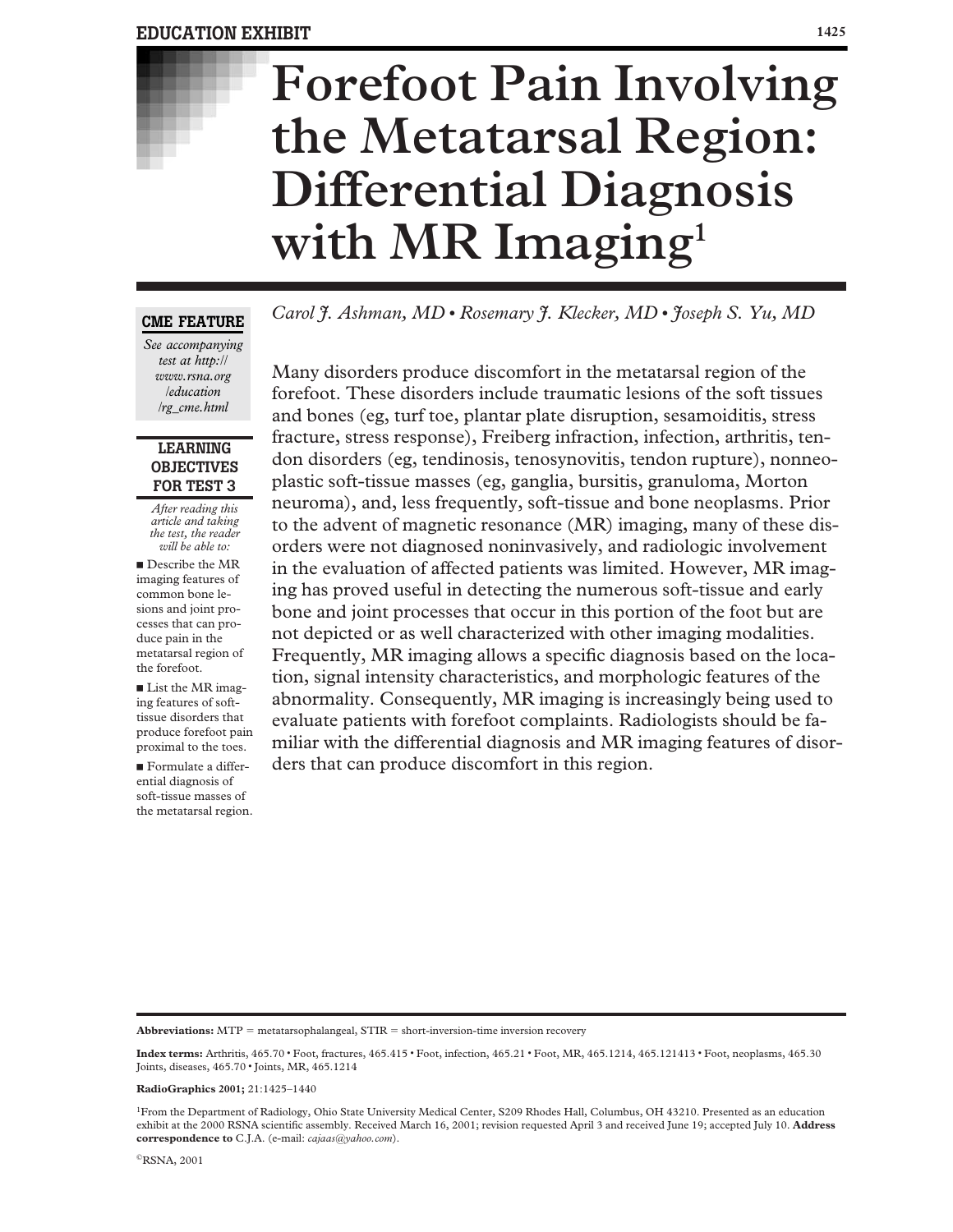#### **1426** November-December 2001 **RG** ■ Volume 21 • Number 6

**Figure 1.** (a–c) Turf toe in a 24-year-old professional football player who sustained an acute hyperextension injury at the first MTP joint. **(a)** Sagittal T1-weighted MR image shows a disrupted plantar plate (arrow) between the sesamoid bone and the base of the proximal phalanx of the great toe. **(b)** Sagittal short-inversion-time inversion recovery (STIR) MR image demonstrates edema in the region of the plantar plate (arrow). **(c)** Sagittal STIR MR image obtained adjacent to **b** demonstrates subchondral bone marrow edema (short arrow) and surface irregularity of the first metatarsal head (long arrow). **(d)** Intact plantar plate in an asymptomatic 30-year-old woman. Sagittal fat-suppressed fast spin-echo proton-density–weighted MR image shows the plantar plate (long arrow) as a low-signal-intensity band dorsal to the flexor tendons (short arrow).



a.



## **Introduction**

Forefoot pain is a common clinical problem. Numerous disease processes produce pain in the region of the metatarsal bones, and the cause may be difficult to establish based solely on clinical findings. Although conventional radiography is useful in detecting bone lesions, it typically does not allow diagnosis of early bone abnormalities or soft-tissue disorders producing forefoot pain. Magnetic resonance (MR) imaging, with its excellent soft-tissue contrast and multiplanar imaging capability, plays an important role in the evaluation of patients with discomfort in this region of the foot. Often, a specific diagnosis is revealed only at MR imaging.

In this article, we review the MR imaging appearances of disorders that are capable of producing pain in the forefoot proximal to the phalanges. These disorders include trauma-related conditions, Freiberg infraction, infection, joint disorders, tendon disorders, nonneoplastic soft-tissue masses, soft-tissue neoplasms, and bone neoplasms.



d.

#### **Trauma**

#### **Turf Toe**

Turf toe most commonly occurs in football players who play on hard, artificial surfaces and wear lightweight, flexible shoes. Hyperextension injury at the first metatarsophalangeal (MTP) joint may result in partial or complete disruption of the fibrocartilaginous plantar plate, a structure that extends from the volar aspect of the metatarsal necks to the proximal phalanges of the toes and reinforces the MTP joint capsule (Fig 1) (1,2). Plantar plate rupture manifests as discontinuity of the structure, along with increased signal intensity in the soft tissues plantar to the sesamoid bones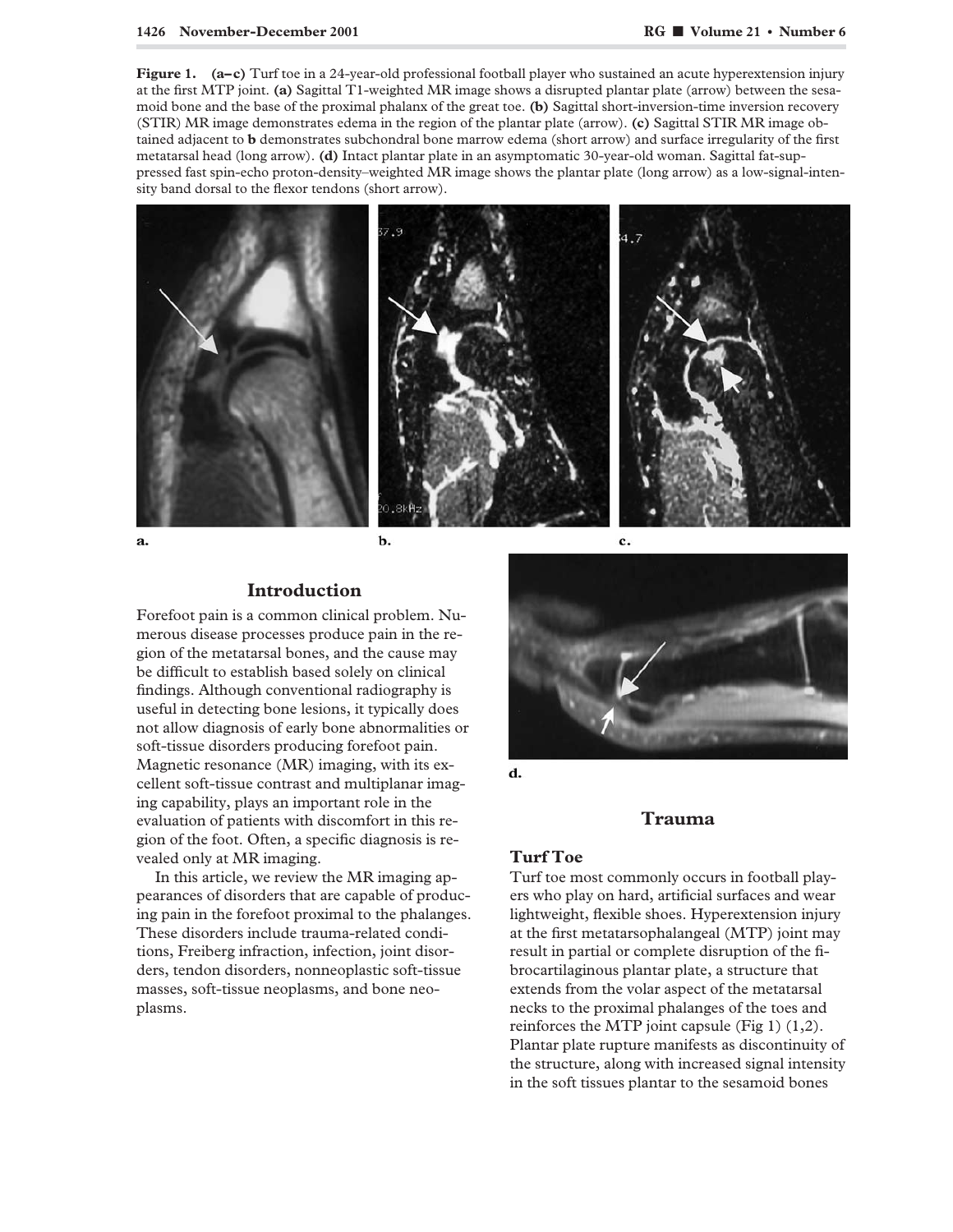#### **RG** ■ Volume 21 • Number 6 **Ashman** et al 1427

**Figure 2.** Disrupted plantar plate at the second MTP joint in a 48-year-old woman who presented with foot pain. The patient had no history of acute trauma. **(a)** Coronal fat-suppressed fast spin-echo proton-density–weighted MR image shows edema in the region of the plantar plate. The lateral aspect of the plate is not visualized (arrow). **(b, c)** Sagittal gadolinium-enhanced fat-suppressed T1-weighted MR images obtained at the medial **(b)** and lateral **(c)** aspects of the second MTP joint show a thin, irregular, indistinct plantar plate medially (arrows in **b**). The plate appears to be disrupted laterally (arrow in **c**). Note the fluid accumulation and contrast material enhancement within the joint and the adjacent flexor tendon sheath, findings that indicate synovitis and tenosynovitis, respectively. The proximal phalanx is hyperextended.









c.

on STIR MR images (3) and increased signal intensity on T2-weighted images (4). Concomitant injury to the articular cartilage and subchondral bone may also occur (1).

## **Plantar Plate Disruption**

Plantar plate disruption at the second through fifth MTP joints occurs more frequently in women. The increased weight-bearing load and hyperextension forces placed on the MTP joint by high-heeled, pointed shoes (5) are likely predis**.** 

posing factors. The second MTP joint is most commonly affected. MR imaging findings include increased signal intensity in and around the plantar plate on T2-weighted images, discontinuity of the plate, MTP joint synovitis, flexor tendon sheath synovitis, and persistent hyperextension of the proximal phalanx (Fig 2) (2).

#### **Sesamoiditis**

Sesamoiditis is a painful inflammatory condition produced by repetitive injury to the plantar aspect of the forefoot (6). MR imaging findings in the marrow of the sesamoid bones include decreased or normal signal intensity on T1-weighted images and increased signal intensity on STIR images (Fig 3). The bone signal intensity changes are similar to those caused by a stress response, and there may be some overlap between these conditions. If the signal intensity of the sesamoid bones is abnormal on STIR MR images but normal on T1-weighted images, sesamoiditis is a more probable diagnosis than a stress response. Involvement of both sesamoid bones also favors a diagnosis of sesamoiditis. Reactive soft-tissue abnormalities including tendinitis, synovitis, and bursitis are characteristic findings in sesamoiditis and are useful differentiating features (3).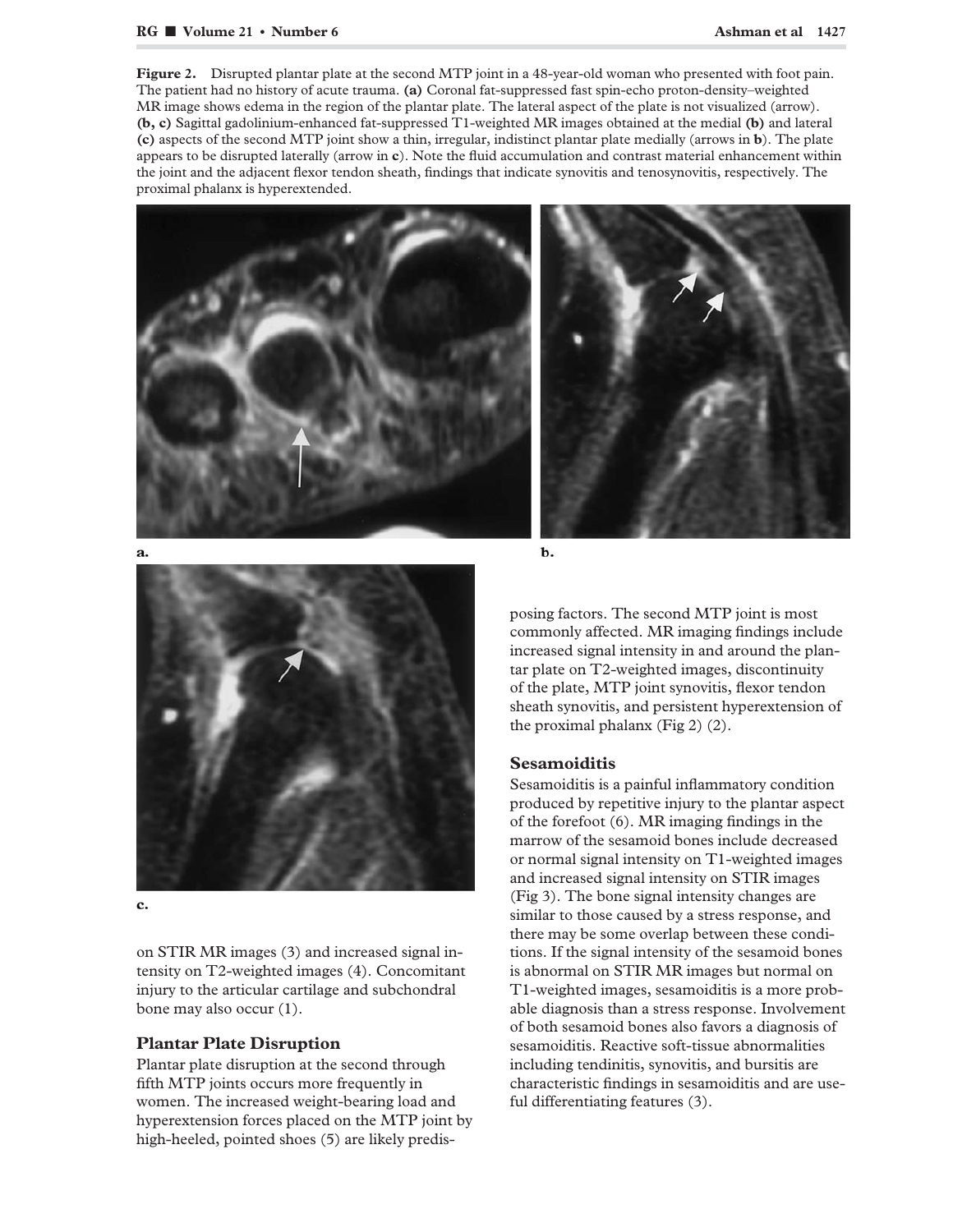

**Figure 3.** Sesamoiditis in a 21-year-old female kickboxer. **(a)** Coronal T1-weighted MR image shows the tibial and fibular sesamoid bones with low signal intensity (arrows). **(b)** Corresponding coronal STIR MR image shows the sesamoid bones with increased signal intensity (long arrows). Note the adjacent soft-tissue edema and joint effusion. Involvement of both sesamoid bones, joint effusion, and inflammatory changes in the adjacent soft tissues favor a diagnosis of sesamoiditis rather than stress response. However, the small amount of bone marrow edema within the first metatarsal head (short arrow) probably represents a stress response.

## **Stress Fractures**

Stress fractures in the metatarsal bones are common in runners, ballet dancers, gymnasts, and military recruits (7). Conditions resulting in altered weight bearing , including a hallux valgus deformity, recent surgery of the hallux, and a low longitudinal arch of the foot, increase the risk of developing a stress fracture. The middle or distal portions of the second, third, or fourth metatarsal shafts are most often involved. Stress injuries may also occur in the sesamoid bones of the hallux and at the synchondrosis between the portions of a bipartite sesamoid bone (6). Subchondral fractures may occur in the metatarsal head in diabetic patients with neuropathic arthropathy; these fractures may appear identical to a stress fracture (8).

#### **Stress Response**

A stress response manifests as an amorphous area of decreased signal intensity within the marrow on T1-weighted MR images that increases in signal intensity on corresponding T2-weighted and STIR images. Edema may be present in the adjacent soft tissues, and contrast enhancement may occur following intravenous administration of gadopentetate dimeglumine. These findings are nonspecific, and correlation with clinical findings is essential for making a correct diagnosis. A stress response may progress to a stress fracture, which is characterized by a band of low signal intensity contiguous with the cortex on both T1 and T2-weighted images (Fig 4)  $(9-11)$ .

#### **Radiographically Occult Fractures**

Radiographically occult fractures can be accurately detected with MR imaging. The fracture line appears as a linear abnormality with low signal intensity on T1-weighted images. Marrow with low signal intensity on T1-weighted images and high signal intensity on corresponding T2 weighted and STIR images surrounds the fracture (4). MR imaging is particularly useful in detecting occult fractures in osteopenic patients.

# **Freiberg Infraction**

Freiberg infraction is a disorder affecting the metatarsal head (usually the second or third metatarsal head) and is characterized at pathologic analysis by collapse of the subchondral bone, osteonecrosis, and cartilaginous fissures. The cause of Freiberg infraction is controversial and is probably multifactorial. A traumatic insult in the form of either acute or repetitive injury and vascular compromise are the most popular theories. Freiberg infraction is more common in women and most commonly manifests during adolescence. High-heeled shoes have been implicated as a causative factor (12). Patients may present with pain and limited motion, although symptoms may not begin until degenerative arthrosis has developed.

Early MR imaging findings include low-signalintensity changes in the metatarsal head on T1 weighted images with increased signal intensity on corresponding T2-weighted and STIR images (4). These changes are nonspecific and may also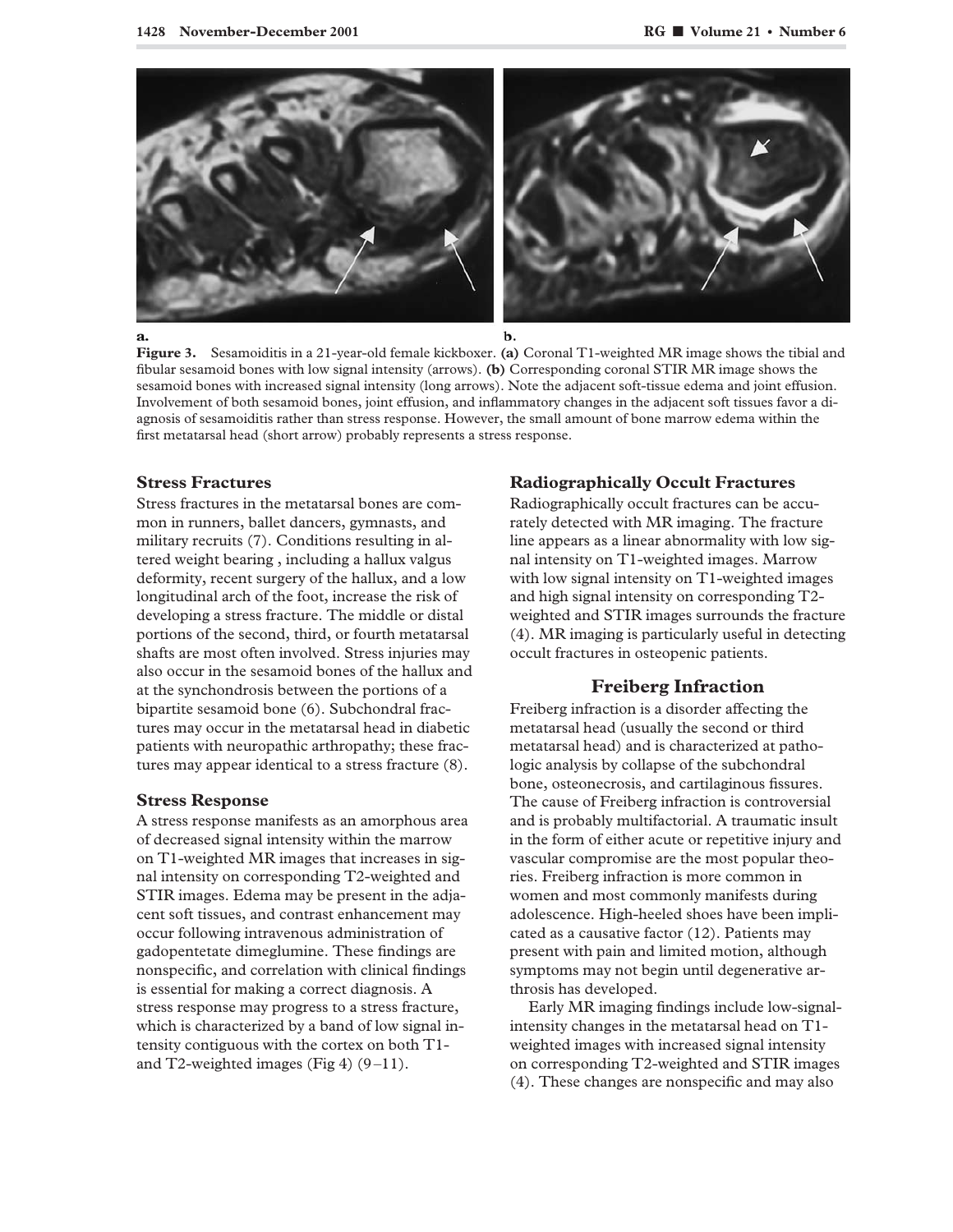

**Figure 4.** Stress fracture of the second metatarsal shaft in a 19-year-old male runner. The patient had no history of acute trauma. **(a)** Axial T1-weighted MR image shows cortical thickening, a low-signalintensity horizontal band representing a fracture line spanning the width of the bone (arrows), and adjacent low-signal-intensity changes within the marrow. **(b)** Coronal T2-weighted MR image shows increased signal intensity within the marrow and adjacent soft tissues (arrows). **(c)** On a gadolinium-enhanced fat-suppressed T1-weighted MR image, the fracture line is more conspicuous (arrows). Note the intense contrast enhancement of the adjacent bone marrow and soft tissues.

be seen in a stress response of the metatarsal head. There may in fact be overlap between these conditions (8). With disease progression, flattening of the metatarsal head occurs, and low-signalintensity changes develop on T2-weighted images as the bone becomes sclerotic.

# **Infection**

## **Osteomyelitis**

Osteomyelitis of the foot most often results from transcutaneous spread of infection and most commonly occurs in diabetic patients (13). Cutaneous ulcers may develop at pressure points, especially under the first and fifth metatarsal heads (14). When ulcerations become infected, contiguous spread to the underlying metatarsal head and MTP joint may occur.

MR imaging findings in osteomyelitis include low signal intensity within the infected bone marrow on T1-weighted images, increased signal intensity on T2-weighted and STIR images, and contrast enhancement following intravenous administration of gadopentetate dimeglumine (Fig 5) (13,15). Secondary signs of osteomyelitis may help distinguish between osteomyelitis and acute neuropathic disease, which demonstrates similar imaging findings (13). These secondary signs include a cutaneous ulcer, cellulitis, phlegmon, soft-tissue abscess (Fig 6), sinus tract, and cortical interruption.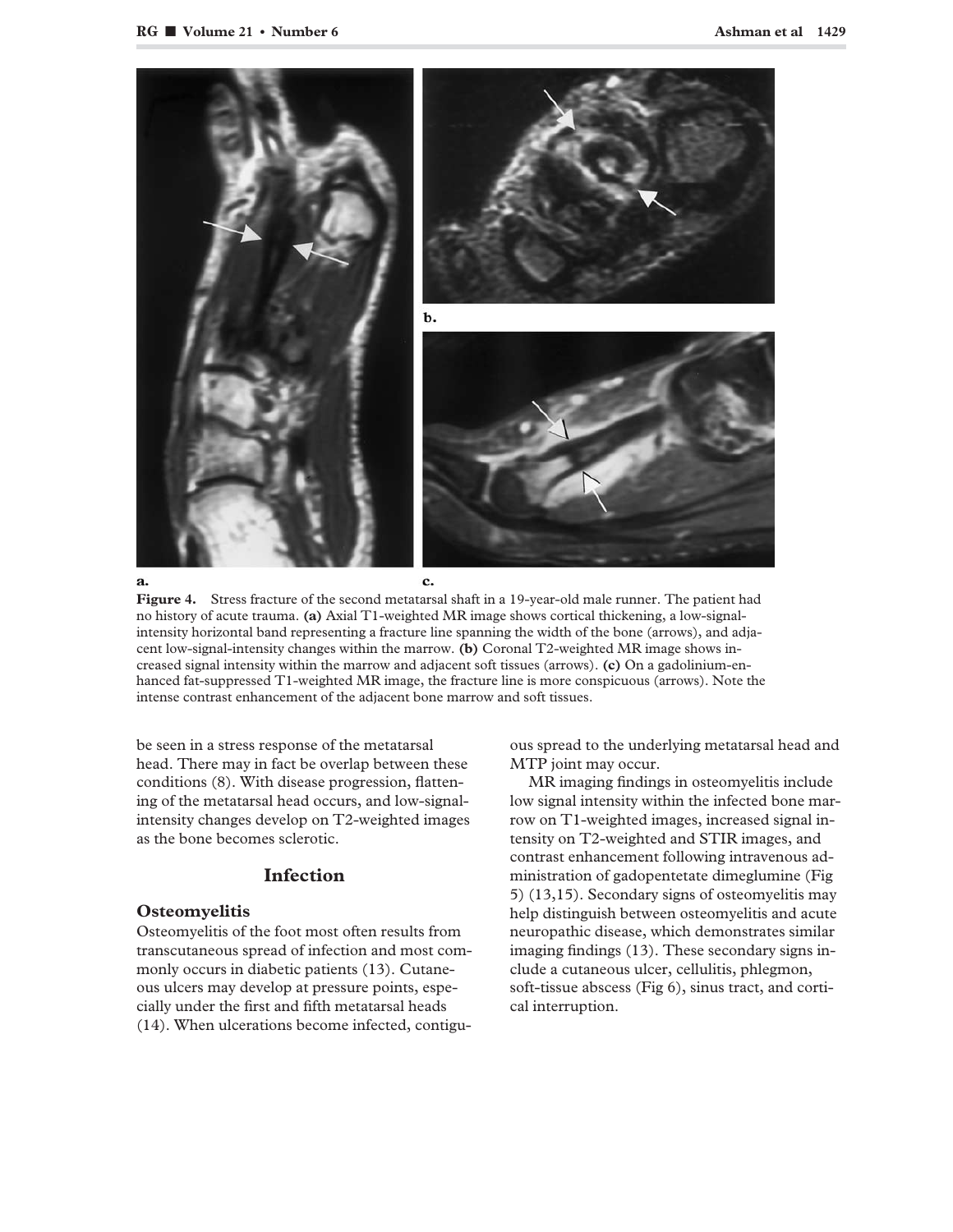

**Figure 5.** Osteomyelitis of the first metatarsal head and septic arthritis of the first MTP joint in a 30-year-old woman with systemic lupus erythematosus. **(a)** Axial T1-weighted MR image shows an area of diffuse low signal intensity within the marrow of the distal first metatarsal bone (arrows). Similar changes were also present within the base of the proximal phalanx of the great toe. **(b)** Coronal T2-weighted MR image demonstrates a dorsal cutaneous ulcer (arrowheads), dorsal sinus tract (short arrows), high-signal-intensity changes in the soft tissues representing cellulitis, increased signal intensity within the marrow of the metatarsal head (\*), and joint effusion (long arrow). **(c)** Sagittal fat-suppressed T1-weighted MR image reveals intense contrast enhancement of the bone marrow, joint, and soft tissues. Note that the extensor tendon sheath dorsal to the first ray demonstrates both edema and enhancement (arrows), findings that indicate tenosynovitis.

### **Septic Arthritis**

Septic arthritis of the MTP joints is also most commonly seen in diabetic patients and is caused by the spread of infection from an adjacent softtissue or bone source (Fig 5) (16). MR imaging findings include increased joint fluid and synovial thickening and enhancement (4,16,17). Marrow signal intensity changes and enhancement in the subarticular bone are similar to those seen in osteomyelitis. These findings are nonspecific and may also be seen in acute neuropathic disease and inflammatory arthritis. Soft-tissue signs of infection support the diagnosis of septic arthritis.

# **Joint Disorders**

#### **Neuropathic Osteoarthropathy**

Neuropathic osteoarthropathy is a common complication of diabetes mellitus (14,18). The intertarsal and tarsometatarsal joints are most com-



Figure 6. Osteomyelitis in a 25-year-old diabetic man with burning foot pain. Sagittal gadolinium-enhanced fat-suppressed T1-weighted MR image demonstrates a low-signal-intensity fluid collection with peripheral enhancement representing an abscess plantar to the fifth metatarsal head (arrows). Note also the intense enhancement of the adjacent fifth metatarsal bone (\*), a finding that indicates osteomyelitis.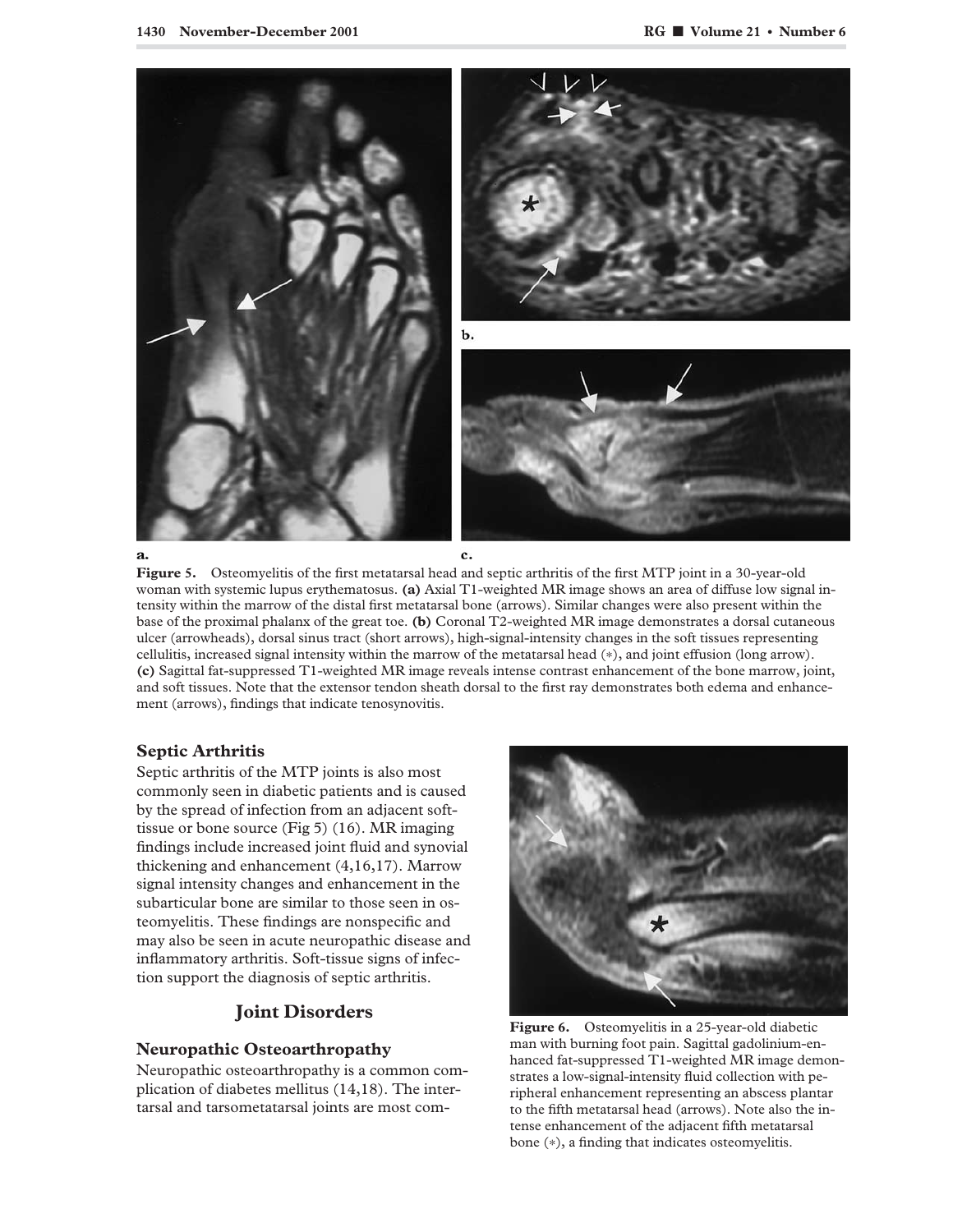a.



b.

Figure 7. Early neuropathic osteoarthropathy in a 49-year-old diabetic man who complained of foot pain and swelling. The patient had no history of trauma or unusual activity. **(a)** Axial T1 weighted MR image shows a serpentine band of low signal intensity in the lateral cuneiform bone representing a subchondral fracture (short arrows). Adjacent low-signal-intensity bone marrow edema is also present within the proximal third metatarsal bone (long arrows). **(b)** Axial gadolinium-enhanced fat-suppressed T1-weighted MR image shows contrast enhancement of periarticular bone (arrows) and adjacent soft tissues.

monly involved, followed by the MTP joints. Impaired pain sensation and proprioception lead to repetitive trauma and joint destabilization. Arteriovenous shunting and sympathetic nerve dysfunction produce increased blood flow and osteolysis. Joint misalignment, disorganization, and destruction and bone fragmentation are characteristic pathologic features. Although patients have impaired sensation, the disease may be painful in its acute stage.

Early MR imaging features include decreased signal intensity in the juxta-articular bone on T1 weighted images and increased signal intensity on T2-weighted and STIR images (Fig 7). Contrast enhancement may occur after intravenous administration of gadopentetate dimeglumine. The adjacent soft tissues are edematous. Acutely, these findings are nonspecific and similar to those produced by osteomyelitis, which may coexist with neuropathic disease (14,18). Skin ulcers, sinus tracts, and abscess formation adjacent to areas of abnormal bone signal intensity support the diagnosis of osteomyelitis. In difficult cases, biopsy may be the only means of excluding infection. Chronic changes in neuropathic osteoarthropathy include periarticular cyst formation, bone fragmentation, joint misalignment, joint effusion,

and soft-tissue edema (15,18). Osteosclerosis demonstrates subchondral low signal intensity on T1- and T2-weighted MR images. The signal intensity of juxta-articular bone is variable on T2-weighted images, however, and highsignal-intensity changes may be present (19,20).

## **Osteoarthritis**

Osteoarthritis is a common finding in the first MTP joint and is most often produced by repetitive loading injury (21). Resultant painful limitation of motion is referred to as hallux rigidus (22). Osteoarthritis of the hallucal sesamoid articulations is also common. A hallux valgus deformity may precipitate degenerative changes in the first ray.

Joint space narrowing, marginal osteophytes, subchondral cyst formation, ossicle formation, subchondral marrow edema (which demonstrates low signal intensity on T1-weighted images and increased signal intensity on T2-weighted and STIR images), and subchondral sclerosis (with decreased signal intensity on both T1- and T2 weighted images) are characteristic MR imaging findings in osteoarthritis (Fig 8) (23).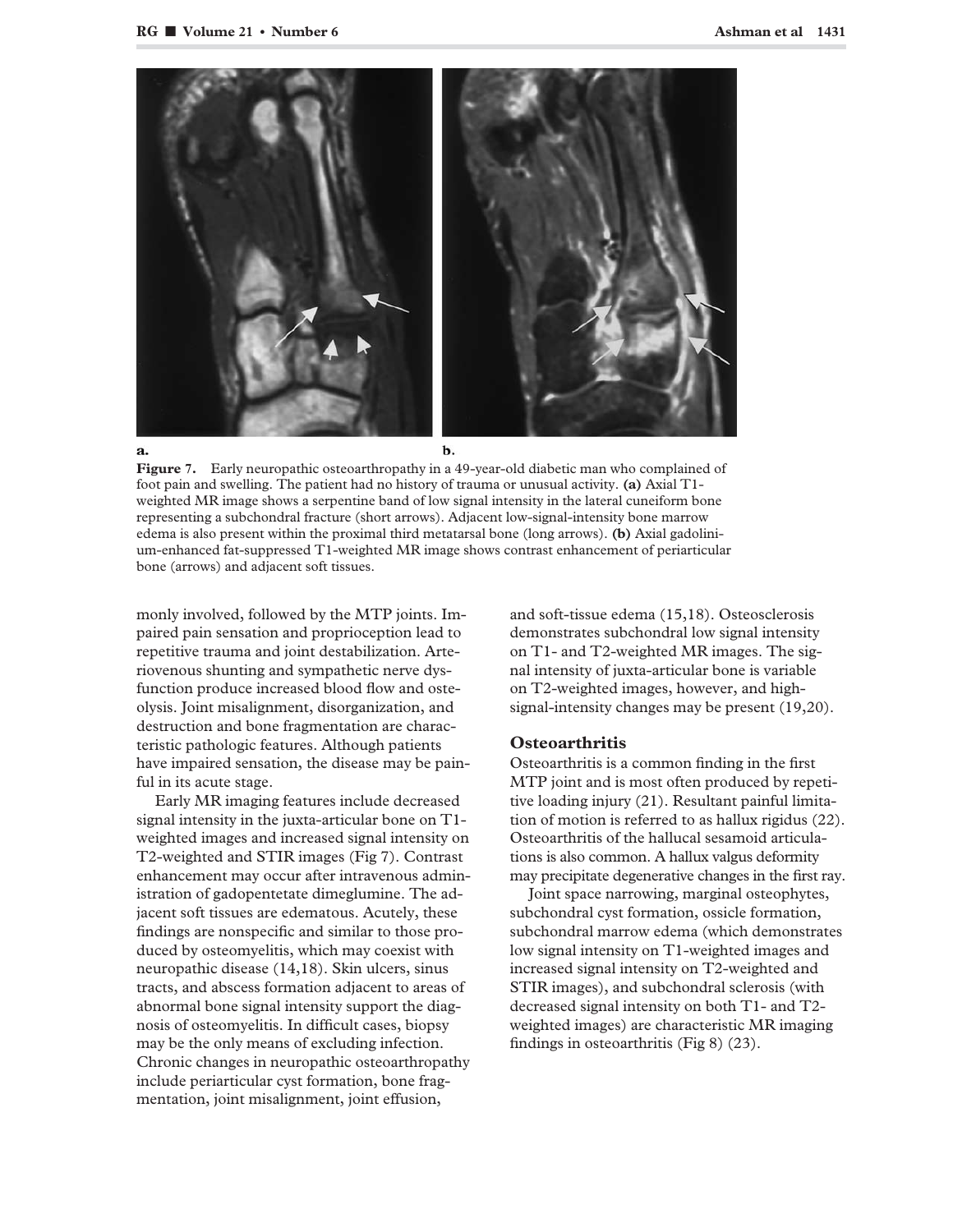

**Figure 8.** Osteoarthritis at the first MTP joint in a 50-year-old man. Axial T1-weighted MR image shows a large marginal osteophyte (long arrow), ossicles at the lateral joint margin (short arrows), medial joint space narrowing, and subchondral low signal intensity within the first metatarsal head and proximal phalanx of the great toe.



#### c.

d.

**Figure 9.** Tophaceous gout involving the intermetatarsal and tarsometatarsal region of the foot in a 56-year-old man with hyperuricemia who presented with foot pain and swelling. **(a)** Axial T1-weighted MR image shows low-signal-intensity tophi (long arrows) and adjacent periarticular erosions with characteristic overhanging edges (short arrows). The joint spaces are preserved, as is typical in gout. **(b, c)** Coronal proton-density–weighted **(b)** and T2-weighted **(c)** MR images obtained at the level of the tarsometatarsal joint reveal erosions (short arrows) and low-signal-intensity tophi (long arrows). (Fig 9b and 9c reprinted, with permission, from reference 24.) **(d)** Gadolinium-enhanced fat-suppressed T1-weighted MR image shows increased contrast enhancement of the tophi (arrows) and juxta-articular bone.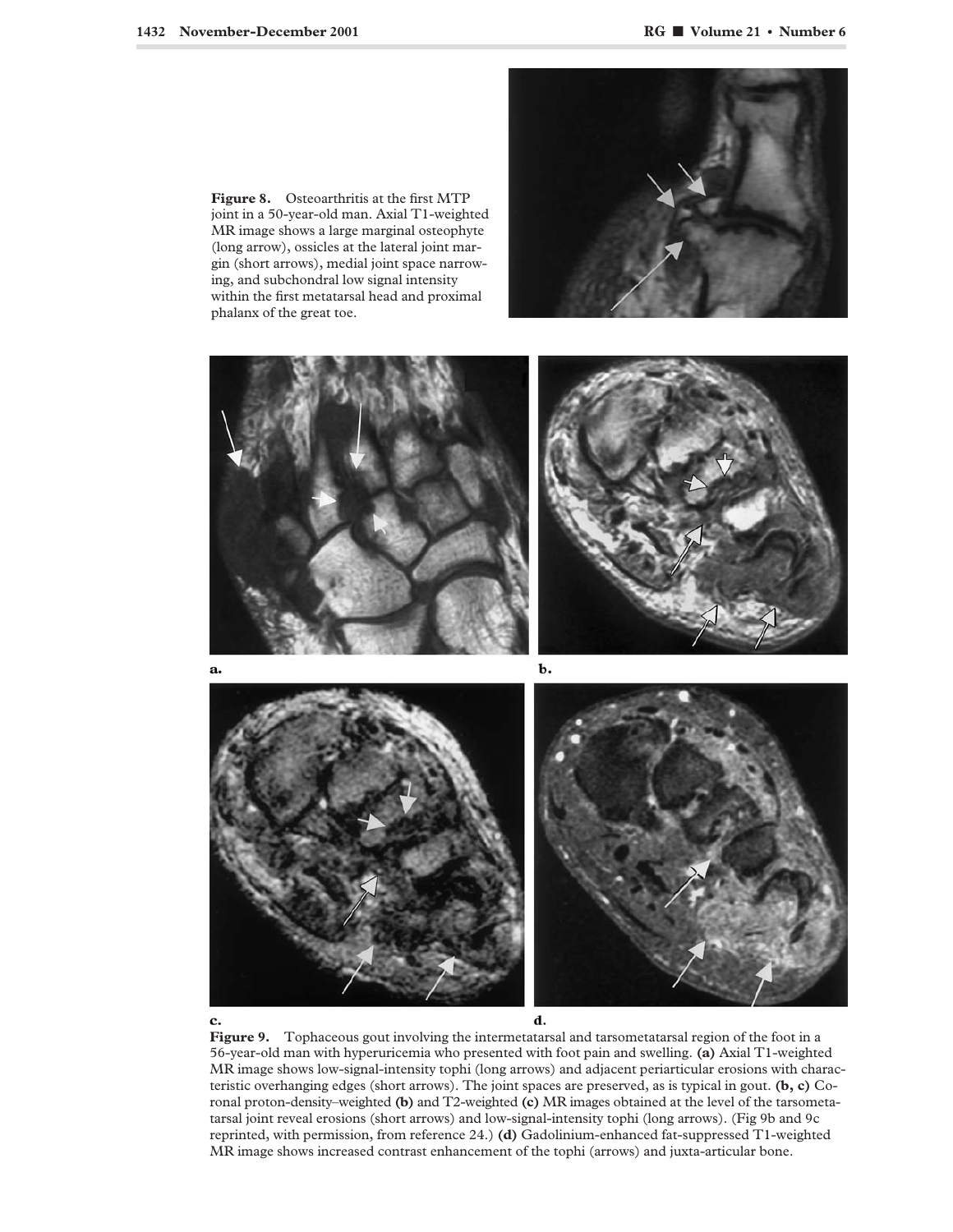

**Figure 10.** Rheumatoid arthritis in a 71-year-old woman with pain at the first MTP joint. **(a)** Axial T1-weighted MR image shows marginal erosions at the first metatarsal head (short arrows), low-signal-intensity synovial thickening (long arrows), and joint space narrowing. Note also the erosive changes at the interphalangeal joint of the great toe. **(b)** Coronal gadolinium-enhanced fat-suppressed T1-weighted MR image shows contrast enhancement of the synovium (long arrow) and subchondral bone (short arrow). The signal intensity changes in both **a** and **b** are nonspecific; however, a previously established diagnosis of rheumatoid arthritis in the hands, a lack of clinical indicators of infection, a normal serum urate level, and a positive response to steroids supported the diagnosis of rheumatoid arthritis at the first MTP and interphalangeal joints.

## **Gout**

Gout is caused by the deposition of sodium urate crystals in joints, bones, tendons, bursae, and periarticular tissue. It most commonly affects the first MTP joint, and monoarticular involvement is typical. The MR imaging features of acute gout are nonspecific and include joint effusion and synovial thickening (17). Tophaceous gout represents the chronic form of the disease. Tophi may produce bone erosions and occur at intra-articular or periarticular locations or at a distance from a joint, manifesting as a soft-tissue mass. Tophi have intermediate to low signal intensity on T1 weighted MR images. Their signal intensity is variable on T2-weighted images, but heterogeneous low signal intensity should prompt consideration of this entity (Fig 9). Contrast enhancement often occurs after administration of gadopentetate dimeglumine, particularly in acutely symptomatic patients (24). Tophaceous gout may be confused with rheumatoid arthritis, septic arthritis, or even a neoplastic process at MR imaging; correlation with the clinical presentation and serum urate level is necessary in these situations.

#### **Rheumatoid Arthritis**

Rheumatoid arthritis commonly affects the feet. The earliest changes occur at the MTP joints (25). Pannus is inflammatory synovial tissue and demonstrates low to intermediate signal intensity on T1-weighted MR images (Fig 10). Signal in-

tensity may vary on T2-weighted images. High signal intensity indicates hypervascular pannus. With disease chronicity, fibrous pannus develops and hemosiderin deposition may occur, demonstrating low signal intensity on T2-weighted images. Additional findings include marginal erosions adjacent to the pannus, cartilage thinning, subchondral cysts and marrow edema, joint effusion, tenosynovitis, and bursitis. Enhancement of pannus can be seen immediately after contrast material administration (26–28).

# **Tendon Disorders**

#### **Tendinosis**

Tendinosis is characterized by angiofibroblastic hyperplasia, degeneration, and necrosis of the involved tendon with few or no inflammatory cells (29). On T1- and proton-density–weighted MR images, there is an area of increased signal intensity and either fusiform or diffuse tendon thickening. The areas of increased signal intensity persist on T2-weighted images if significant degeneration is present (30).

#### **Tenosynovitis**

Tenosynovitis is inflammation of the tendon sheath and may be due to synovial inflammatory disease, infection (Fig 5), or mechanical irritation.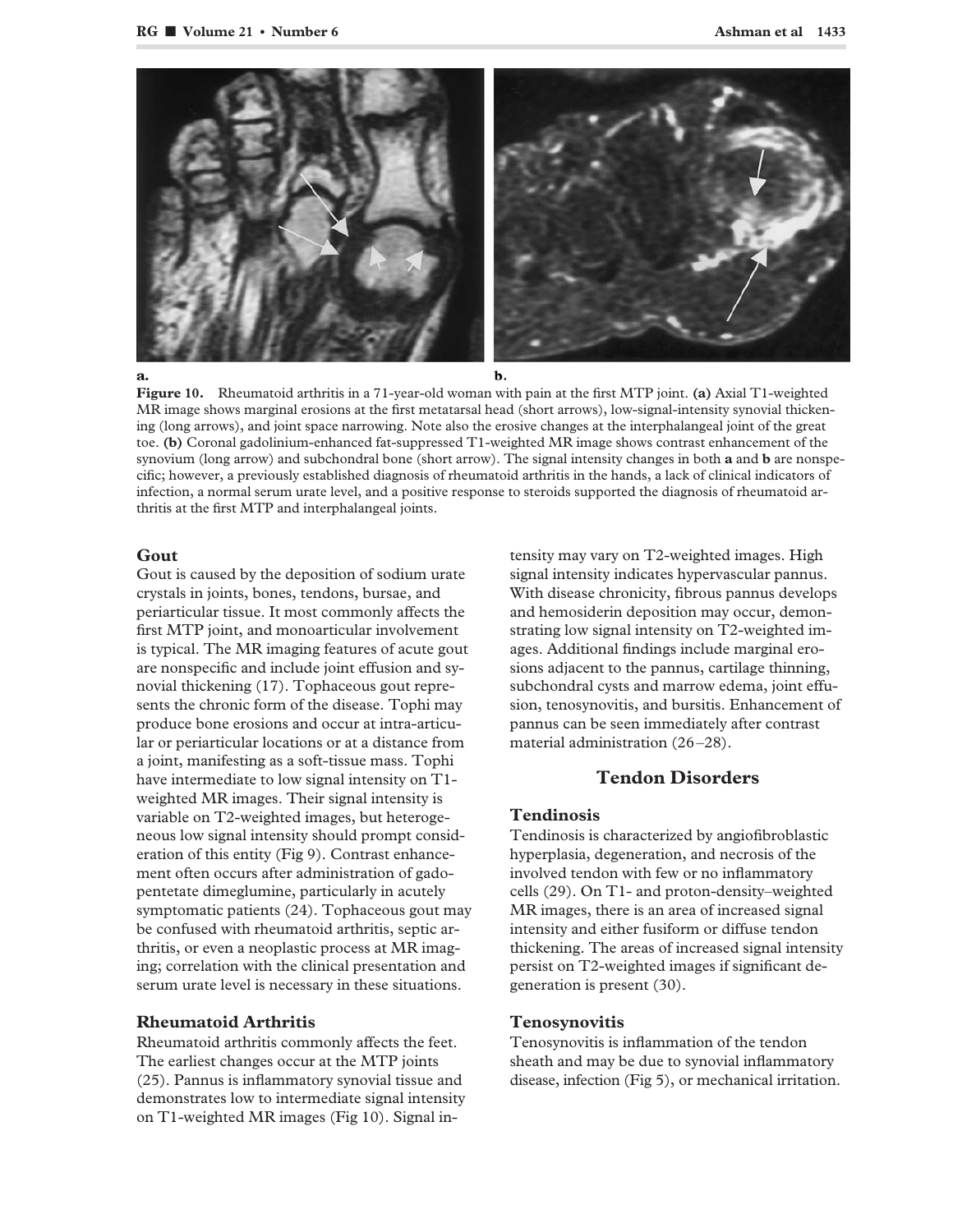Fluid accumulates in the sheath, and contrast enhancement of the sheath typically occurs following intravenous administration of gadopentetate dimeglumine. Tenosynovitis may affect the flexor hallucis longus tendon between the sesamoid bones, where it is subject to repetitive impact, and under the base of the first metatarsal bone, where the flexor digitorum longus crosses under the flexor hallucis longus (31,32). Stenosing tenosynovitis is caused by chronic inflammation, leading to fibrosis and tendon entrapment. Tendon degeneration and rupture may also result. Reported MR imaging findings in stenosing tenosynovitis include thickening of the tendon or tendon sheath, increased fluid within the tendon sheath, and enhancement of the tendon sheath following intravenous administration of gadopentetate dimeglumine (33–35).

#### **Tendon Ruptures**

Tendon ruptures occur in tendons weakened by degeneration, repetitive microtrauma, infection, or systemic disease such as diabetes. Rupture of a normal tendon is caused by laceration or sudden force, creating discontinuity of the tendon fibers and intervening edema on T2-weighted MR images (Fig 11) (36). Partial ruptures demonstrate increased signal intensity within the tendon substance on T1-, proton-density–, and, occasionally, T2-weighted images (Fig 12) (30).

# **Nonneoplastic Soft-Tissue Masses**

The vast majority of soft-tissue masses of the foot are nonneoplastic. Inflammatory lesions such as bursitis and foreign body granulomas are usually painful. Noninflammatory masses may cause pain as a result of mass effect or compression of adjacent structures (37,38).

#### **Ganglia**

Ganglia are the most common soft-tissue masses of the foot and ankle. In the forefoot, a ganglion is typically located dorsal to the MTP joints and tendons. Ganglia are thought to be a result of repetitive trauma leading to mucoid cystic degeneration (39). A ganglion manifests as a well-defined mass with low to intermediate signal intensity on T1-weighted MR images depending on its protein content. Homogeneous high signal intensity is characteristic on T2-weighted and STIR images (Fig 13). Thin, peripheral rim enhancement may occur following intravenous administration of gadopentetate dimeglumine (40).



#### b.

**Figure 11.** Tendon rupture due to laceration of the dorsum of the foot in a 25-year-old woman with inability to dorsiflex the great toe. **(a)** Sagittal fat-suppressed fast spin-echo proton-density–weighted MR image shows complete rupture of the extensor hallucis longus tendon (arrow). **(b)** Coronal T2-weighted MR image shows a fluid-filled gap at the expected location of the tendon at the level of the proximal first metatarsal bone (arrows).



**Figure 12.** Partial tendon rupture in a 45-year-old male softball player. Coronal proton-density–weighted MR image reveals a partial longitudinal tear in the flexor hallucis longus tendon (arrows).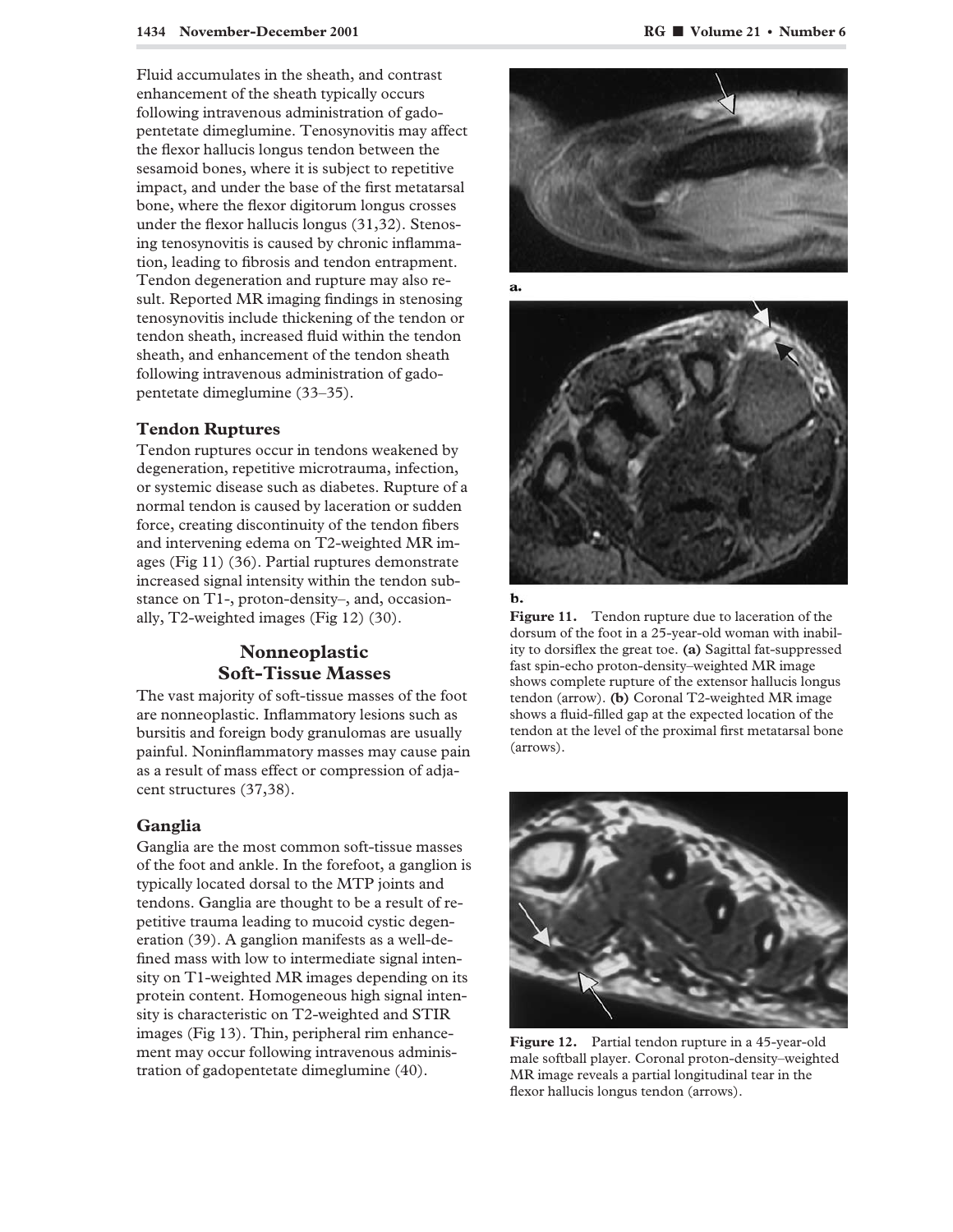

**Figure 13.** Dorsal ganglion in a 25-year-old woman who presented with a painful soft-tissue mass. **(a, b)** Sagittal **(a)** and coronal **(b)** T2-weighted MR images reveal a well-defined mass with high signal intensity and a mildly lobulated contour (short arrow) adjacent to the fourth extensor tendon (long arrows in **a**). **(c)** On a coronal gadolinium-enhanced fat-suppressed T1-weighted MR image, the mass demonstrates low signal intensity with peripheral enhancement (arrows).



b.

 $\overline{a}$ 

c.



a.

**Figure 14.** Submetatarsal bursitis in a 60-year-old woman with pain under the second metatarsal head. **(a)** Coronal T2-weighted MR image shows a well-defined mass with high signal intensity (arrows). **(b)** On a coronal gadolinium-enhanced fat-suppressed T1-weighted MR image, the mass demonstrates low signal intensity with peripheral enhancement (arrows).

#### **Bursitis**

Bursitis can occur in the forefoot and may involve the intermetatarsal bursae or the adventitial bursae beneath the metatarsal heads (41,42). Trauma, infection, rheumatoid arthritis, and gout may all cause bursitis. The most important distinguishing feature of a bursa is its location. A welldefined fluid collection is seen at a pressure point and demonstrates low signal intensity on T1-

weighted MR images and high signal intensity on T2-weighted and STIR images (Fig 14). Peripheral enhancement is seen following intravenous administration of gadopentetate dimeglumine. Small fluid collections with a transverse diameter of 3 mm or less in the first three intermetatarsal bursae may be physiologic (43).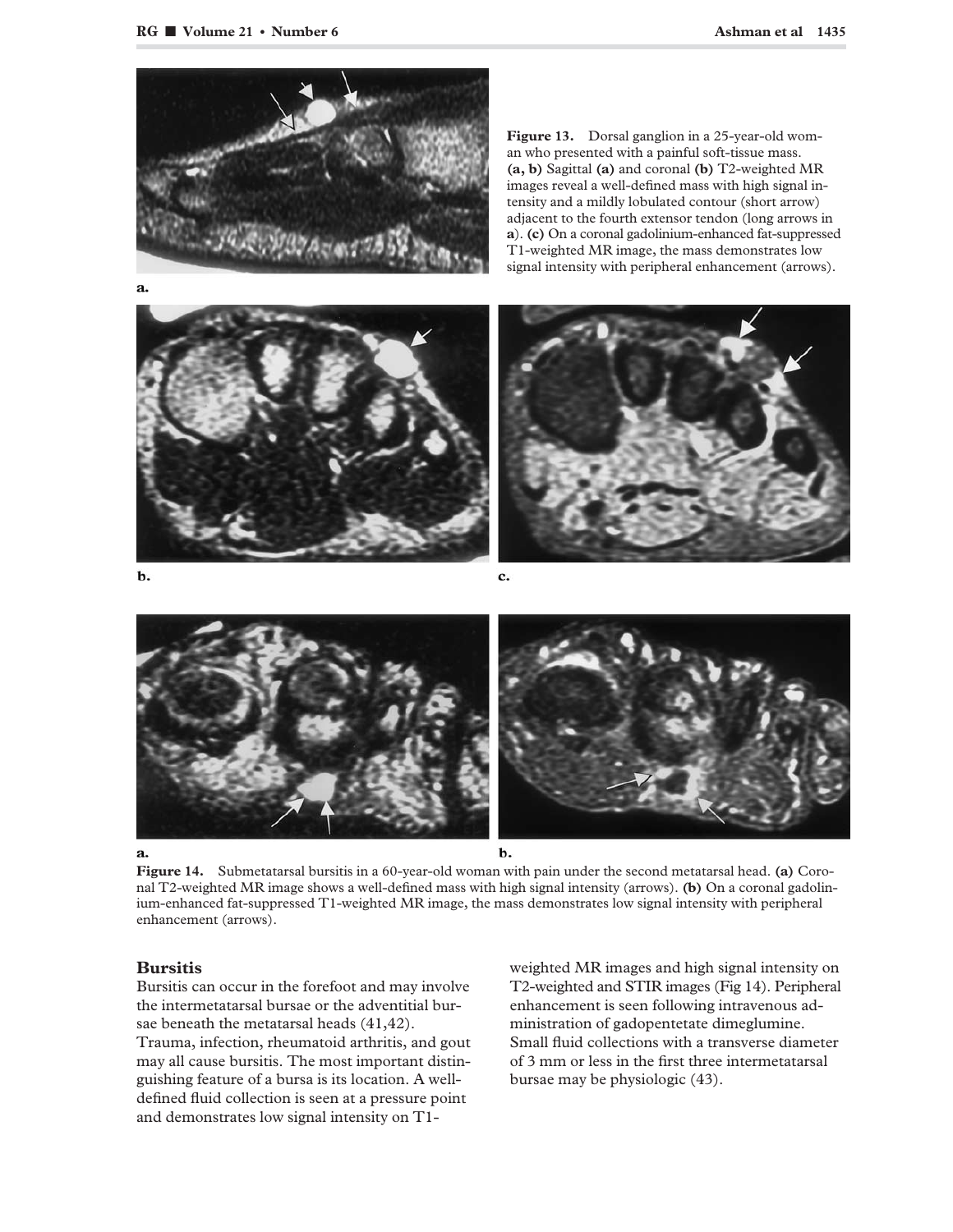

#### a.

**Figure 15.** Foreign body granuloma in a 26-year-old man. **(a)** Coronal proton-density–weighted MR image reveals a low-signal-intensity nodular lesion in the subcutaneous fat at the plantar aspect of the ball of the foot (long arrows). A channel communicating with the skin surface is also seen (short arrows). **(b)** On a coronal T2-weighted MR image, the lesion demonstrates low signal intensity (arrows). **(c)** Coronal gadolinium-enhanced fat-suppressed T1-weighted MR image shows the mass with peripheral enhancement (arrows), a finding that indicates inflammation.

## **Foreign Body Granulomas**

Foreign body granulomas form in response to foreign objects such as thorns or pieces of wood, glass, or plastic that have penetrated the soft tissues of the foot (44). The lesion is a nonspecific mass with low signal intensity on T1-weighted MR images (Fig 15) and high signal intensity on T2-weighted images. The signal intensity pattern may be heterogeneous, and areas of low signal intensity corresponding to fibrosis may be present on T2-weighted images (45,46). In addition, peripheral contrast enhancement has been reported (47), and surrounding inflammation may be present (44). The foreign body can sometimes be visualized, demonstrating low signal intensity with all pulse sequences.

## **Calluses**

Calluses may form in the subcutaneous fat adjacent to skin calluses, usually under the metatarsal heads. An area of low signal intensity on both T1 and T2-weighted MR images that enhances following intravenous administration of gadopentetate dimeglumine has been described (48).

#### **Morton Neuromas**

Morton neuromas are not true neoplasms; rather, they are masses composed of interdigital perineural fibrosis and nerve degeneration. Morton neuroma occurs between the metatarsal heads, most





 $c.$ 

commonly between the third and fourth rays. The lesion is thought to arise as a result of compression of the interdigital nerve against the intermetatarsal ligament, although ischemia and compression of the nerve by an enlarged intermetatarsal bursa have also been suggested (49). Morton neuroma is more common in women, and highheeled shoes have been implicated as a causative factor. Pain at the metatarsal head, often radiating to the toes, is characteristic (50). Morton neuroma is isointense to slightly hyperintense relative to muscle on T1-weighted MR images (Fig 16). It is iso- or hypointense relative to fat on T2 weighted images, resulting in poor lesion conspicuity. The use of gadopentetate dimeglumine is helpful because intense enhancement typically occurs on fat-suppressed T1-weighted images, increasing the conspicuity of the lesion (50,51).

## **Plantar Fibromatosis**

Plantar fibromatosis consists of localized fibrous proliferation that arises from the superficial and medial aspect of the plantar fascia. One or more nodules may be present. Lesions have low to intermediate signal intensity on T1-weighted MR images and usually demonstrate low signal intensity on T2-weighted images (Fig 17). Contrast enhancement is variable (37,38).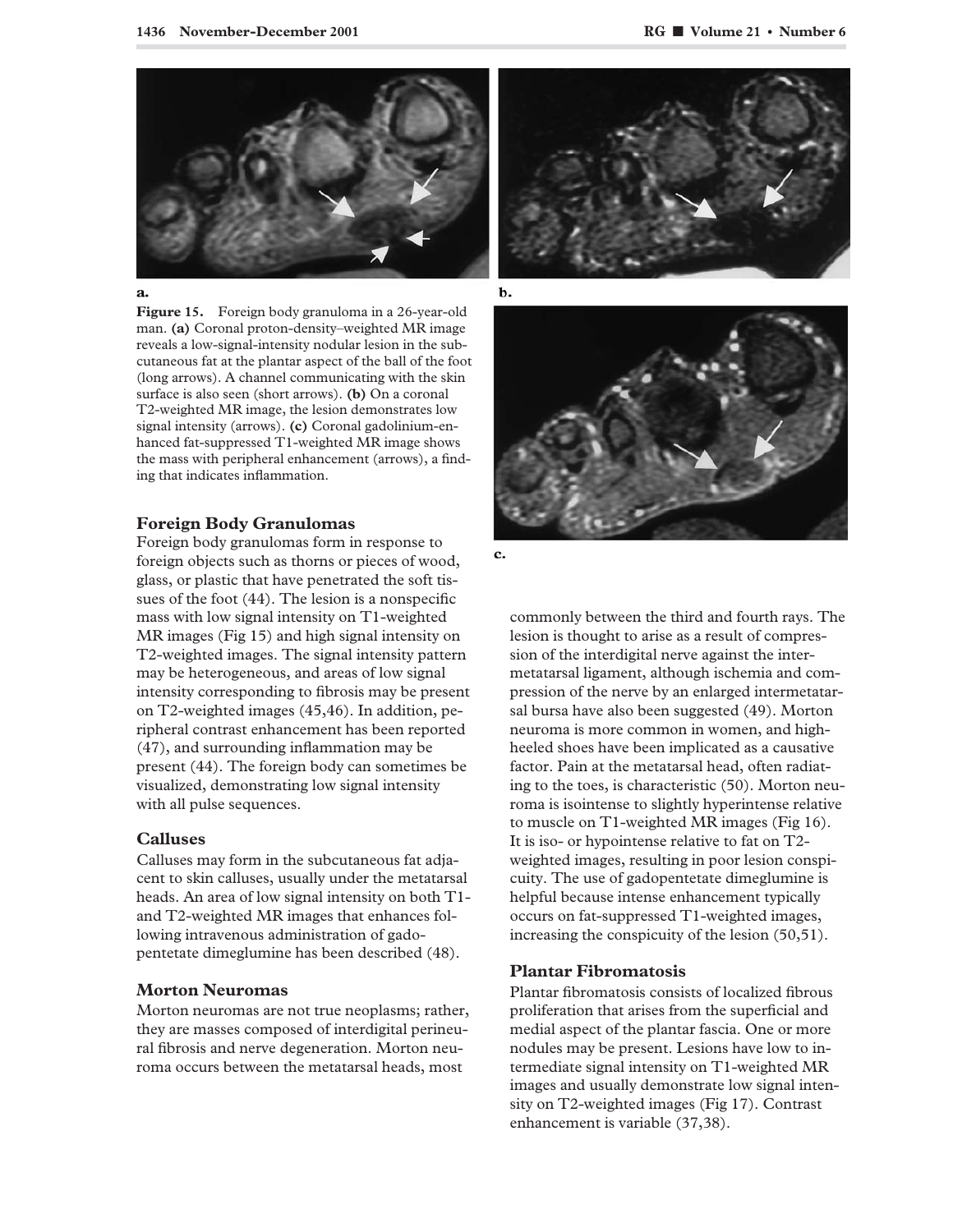

a.

b.

**Figure 16.** Morton neuroma in a patient with pain at the level of the third MTP joint radiating into the toe. **(a)** Coronal T1-weighted MR image shows a large, teardrop-shaped mass with intermediate signal intensity at the third MTP interspace (arrows). **(b)** On a coronal gadolinium-enhanced fat-suppressed T1-weighted MR image, the lesion demonstrates diffuse enhancement (arrows).



a.







Figure 17. Plantar fibromatosis in a 46-year-old man with a painful nodule in the foot. **(a)** Coronal protondensity–weighted MR image demonstrates a mass with intermediate to low signal intensity in the region of the medial plantar fascia at the proximal metatarsal level (arrows). **(b)** On a corresponding coronal T2-weighted MR image, the mass demonstrates low signal intensity (arrows). **(c)** Gadolinium-enhanced fat-suppressed T1 weighted MR image shows the lesion with marked enhancement (arrows).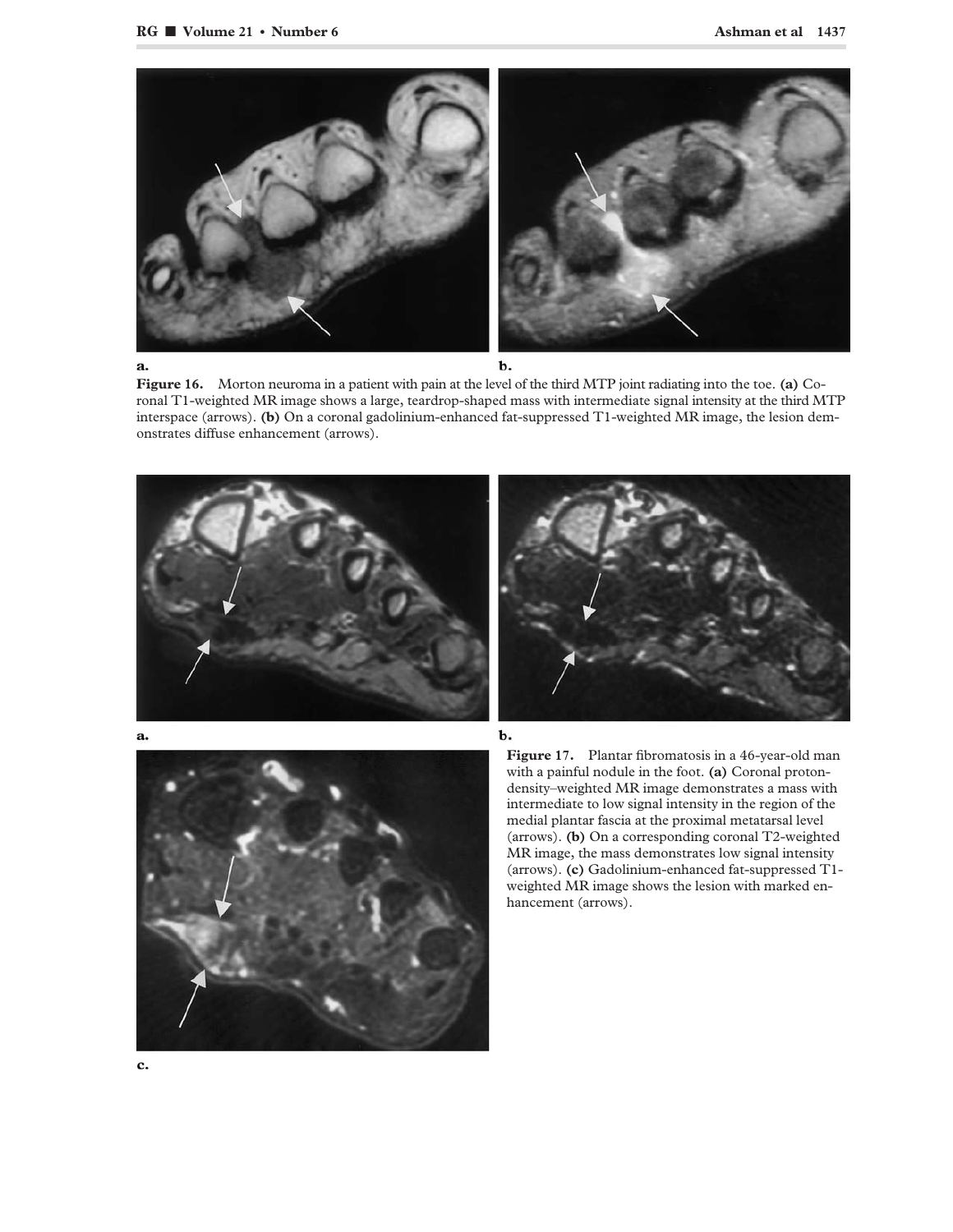**Figure 18.** Leiomyosarcoma in an 18-year-old woman with progressive foot pain and an enlarging mass. **(a)** Axial fat-suppressed fast spin-echo proton-density–weighted MR image reveals a predominantly high-signal-intensity mass (long arrows) invading the fifth metatarsal bone (short arrow). **(b, c)** Coronal unenhanced **(b)** and gadolinium-enhanced **(c)** T1-weighted MR images show the mass with intermediate signal intensity **(**arrows in **b)** and diffuse enhancement (arrows in **c**), respectively. Note the associated infiltration and destruction of the fourth and fifth metatarsal bones (arrowheads), a finding that indicates an aggressive tumor. This case is atypical in that leiomyosarcoma generally occurs in older individuals.



a.



**b.** 

#### **Hemangiomas**

Hemangiomas typically contain areas of fat, phleboliths, and serpentine channels of high signal intensity representing dilated vascular spaces on T2-weighted images (44).

# **Giant Cell Tumors**

Giant cell tumor of the tendon sheath is an uncommon synovial proliferative disorder characterized by low signal intensity on both T1- and T2 weighted MR images. Areas of very low signal intensity represent hemosiderin, and accentuation of these low-signal-intensity changes is characteristic with a gradient-recalled echo MR imaging sequence (52).

# **Soft-Tissue Neoplasms**

## **Benign Neoplasms**

Although uncommon, lipomas and nerve sheath tumors may occur in the foot. Lipomas are isointense relative to fat with all pulse sequences. Nerve sheath tumors demonstrate a nonspecific appearance. Schwannomas are well encapsulated and well defined, with intermediate signal intensity on T1-weighted MR images and increased signal intensity on T2-weighted images. Neurofibromas are not encapsulated and are often infiltrative. These neoplasms demonstrate low to intermediate signal intensity on T1-weighted images and intermediate to high signal intensity on T2-weighted images (37). Neurofibromas typically elicit pain when compression of an adjacent structure (eg, a nerve) occurs.

## **Malignant Neoplasms**

The most common primary malignant soft-tissue neoplasm of the foot in persons under 45 years old is synovial sarcoma (44). MR imaging often reveals a heterogeneous mass with fluid levels and lobulated margins. Malignant fibrous histiosarcoma, Kaposi sarcoma, and leiomyosarcoma (Fig 18) are more common than synovial sarcoma in individuals over 45 years old (44). Symptoms generally become evident when these lesions infiltrate vital structures. Metastasis to the soft tissues of the feet is rarely described in the medical literature, although there are isolated reports of metastasis of melanoma and of breast and lung carcinoma to the superficial soft tissues (53–55).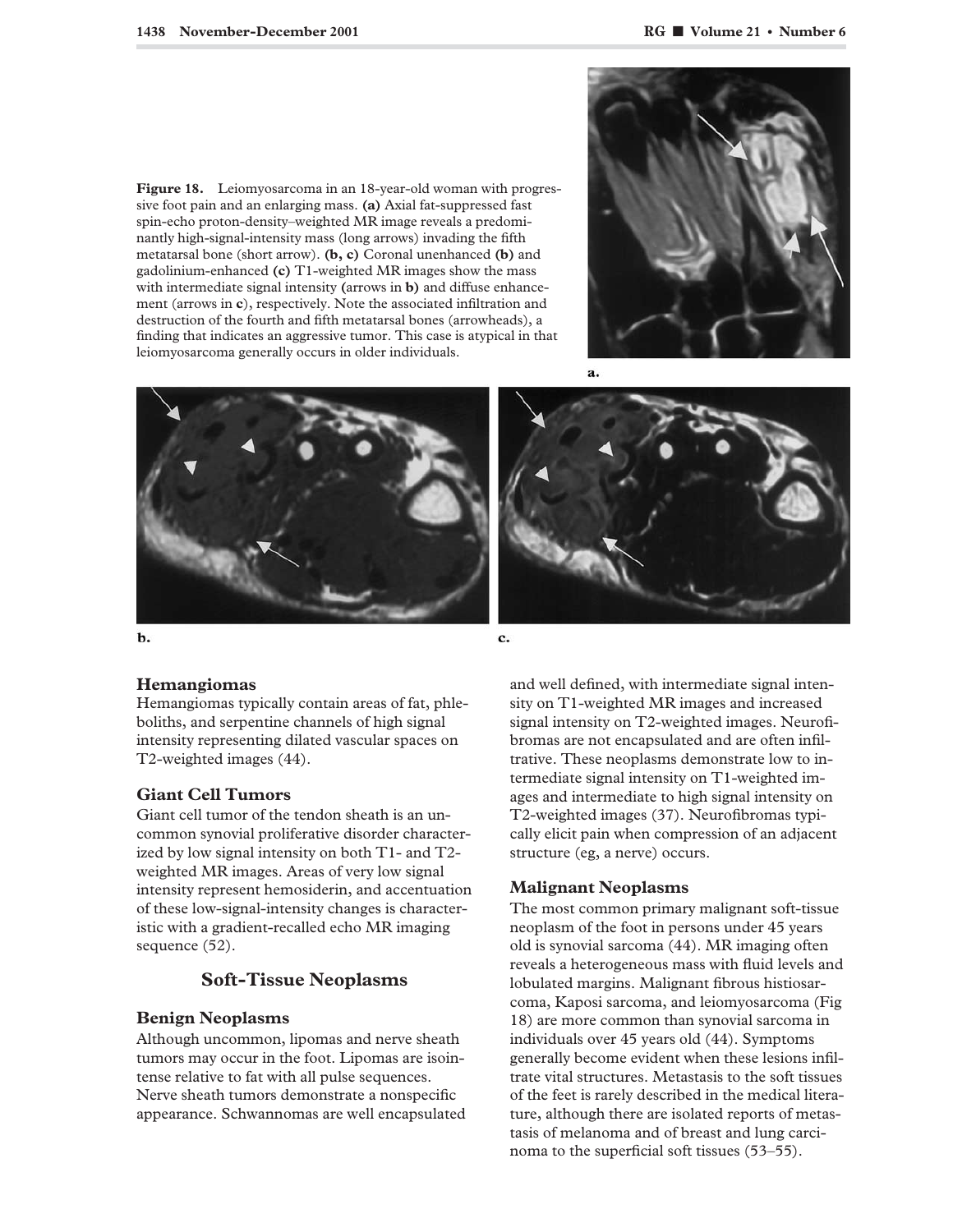# **Bone Neoplasms**

Bone tumors rarely affect the feet but commonly produce pain and swelling (56,57). Bone neoplasms manifest earlier in the small bones of the feet than in the long tubular bones because the lesions do not have to become as large before producing symptoms (58). In an Armed Forces Institute of Pathology series of 255 primary bone tumors of the feet, 83.5% were benign (56). With both benign and malignant primary tumors, the metatarsal bones were most commonly affected, followed by the calcaneus. The most common benign tumor was giant cell tumor, followed by chondromyxoid fibroma and osteochondroma. The most common malignant primary bone tumors were (in decreasing order) chondrosarcoma, osteosarcoma, and Ewing sarcoma. Metastases to the bones of the feet (with the exception of the calcaneus) are rare and most frequently affect the metatarsal bones and phalanges. Lung, kidney, and colon cancer are the most common primary malignancies to metastasize to the feet (57).

MR imaging is useful for tumor detection and staging. When a bone tumor is detected at MR imaging, it is essential to correlate this finding with radiographic findings, which better suggest the histologic characteristics of the lesion.

## **Conclusions**

MR imaging is increasingly being performed in patients who present with forefoot pain. Prior to the advent of MR imaging, many soft-tissue disorders of the metatarsal region were not diagnosed noninvasively, and the participation of radiologists in the evaluation of such patients was relatively limited. MR imaging is useful in detecting the numerous soft-tissue and early bone and joint processes that occur in this portion of the foot that are not depicted or as well characterized with other imaging modalities. Radiologists should be familiar with the differential diagnosis and MR imaging features of disorders that can produce discomfort in this area. Frequently, MR imaging allows a specific diagnosis of the condition responsible for causing metatarsal region pain.

#### **References**

- 1. Coughlin MJ. Conditions of the forefoot. In: Delee JC, Drez D Jr, eds. Orthopaedic sports medicine: principles and practice. Philadelphia, Pa: Saunders, 1994; 1842–2034.
- 2. Yao L, Do HM, Cracchiolo A, Farahani K. Plantar plate of the foot: findings on conventional arthrography and MR imaging. AJR Am J Roentgenol 1994; 163:641– 644.
- 3. Karasick D, Schweitzer ME. Disorders of the hallux sesamoid complex: MR features. Skeletal Radiol 1998; 27:411-418.
- 4. Resnick D, Kang HS. Internal derangement of joints: emphasis on MR imaging. Philadelphia, Pa: Saunders, 1997.
- 5. Yao L, Cracciolo A, Farahani K, Seeger LL. Magnetic resonance imaging of plantar plate rupture. Foot Ankle Int 1996; 17:33–36.
- 6. Oloff LM, Schulhofer SD. Sesamoid complex disorders. Clin Podiatr Med 1996; 13:497–513.
- 7. Weinfeld SB, Haddad SL, Myerson MS. Metatarsal stress fractures. Clin Sports Med 1997; 16: 319 –338.
- 8. Chowchuen P, Resnick D. Stress fractures of the metatarsal heads. Skeletal Radiol 1998; 27:22–25.
- 9. Anderson MW, Greenspan A. Stress fractures. Radiology 1996; 199:1–12.
- 10. Deutsch AL, Coel MN, Mink JH. Imaging of stress injuries to bone: radiography, scintigraphy and MR imaging. Clin Sports Med 1997; 16:275– 290.
- 11. Daffner RH, Pavlov H. Stress fractures: current concepts. AJR Am J Roentgenol 1992; 159:245– 252.
- 12. Katcherian DA. Treatment of Freiberg's disease. Orthop Clin North Am 1994; 25:69 – 81.
- 13. Morrison WB, Schweitzer ME, Batte WG, Radack DP, Russell KM. Osteomyelitis of the foot: relative importance of primary and secondary MR imaging signs. Radiology 1998; 207:625– 632.
- 14. Gold RH, Tong DJ, Crim JR, Seeger LL. Imaging the diabetic foot. Skeletal Radiol 1995; 24:563– 571.
- 15. Marcus CD, Ladam-Marcus VJ, Leone J, et al. MR imaging of osteomyelitis and neuropathic osteoarthropathy in the feet of diabetics. Radio-Graphics 1996; 16:1337–1348.
- 16. Brower AC. Septic arthritis. Radiol Clin North Am 1996; 34:293–309.
- 17. Weishaupt D, Schweitzer ME, Alam F, Karasick D, Wapner K. MR imaging of inflammatory joint disease of the foot and ankle. Skeletal Radiol 1999; 28:663– 669.
- 18. Yu JS. Diabetic foot and neuroarthropathy: magnetic resonance imaging evaluation. Top Magn Reson Imaging 1998; 9:295–310.
- 19. Wagner SC, Schweitzer ME, Morrison WB, Przybylski GJ, Parker L. Can imaging findings help differentiate spinal neuropathic arthropathy from disk space infection? initial experience. Radiology 2000; 214:693– 699.
- 20. Tomas MB, Patel M, Marwin SE, Palestro CJ. The diabetic foot. Br J Radiol 2000; 73:443– 450.
- 21. Karasick D, Wapner KL. Hallux rigidus deformity: radiologic assessment. AJR Am J Roentgenol 1991; 157:1029 –1033.
- 22. Shereff MJ, Baumhauer JF. Hallux rigidus and osteoarthrosis of the first metatarsophalangeal joint. J Bone Joint Surg Am 1998; 80:898 –908.
- 23. Schweitzer ME, Mahashwari S, Shabshin N. Hallux valgus and hallux rigidus: MRI findings. Clin Imaging 1999; 23:379 – 402.